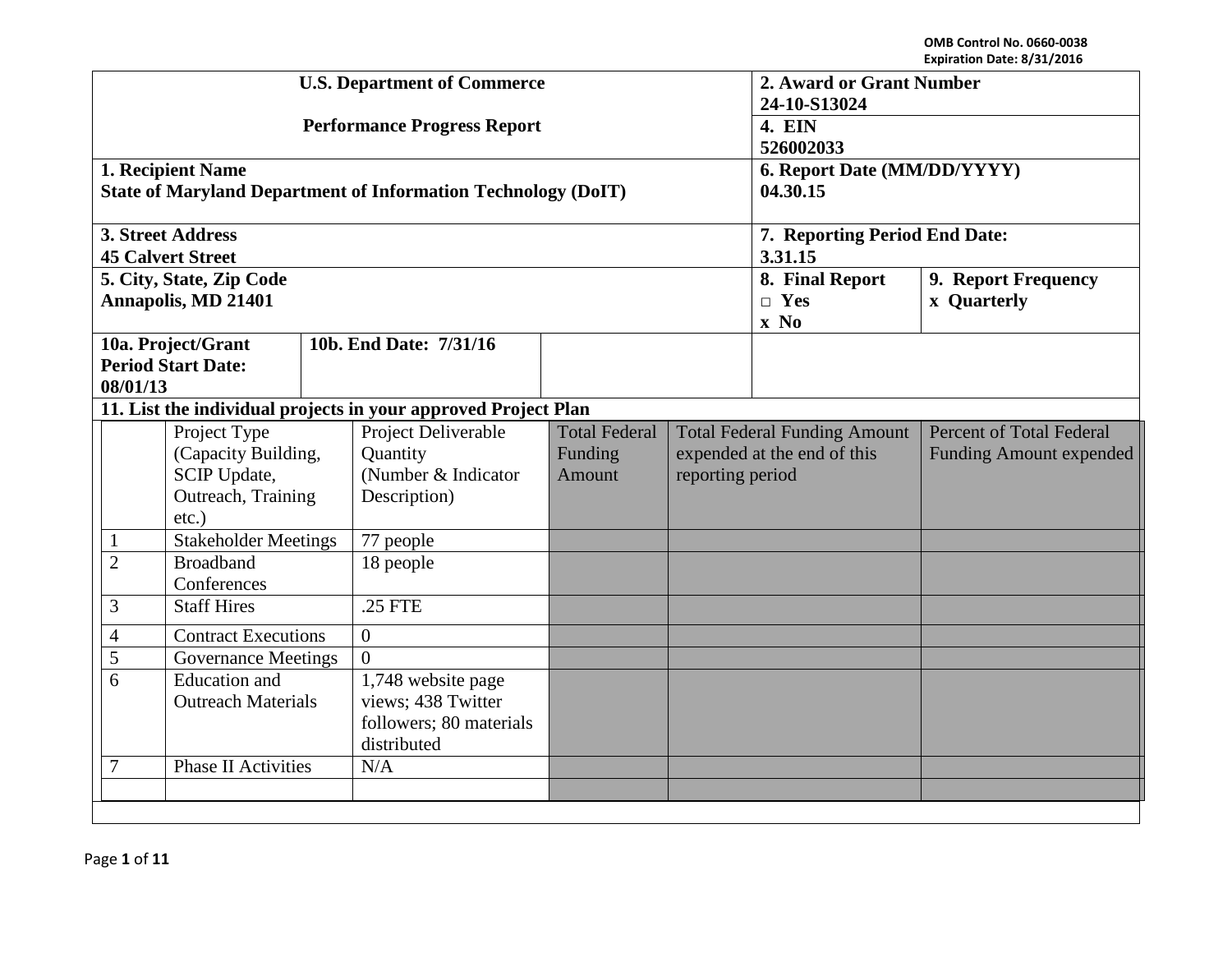**11a. Describe your progress meeting each major activity/milestone approved in the Baseline Report for this project; any challenges or obstacles encountered and mitigation strategies you have employed; planned major activities for the next quarter; and any additional project milestones or information.**

#### Milestone activities:

During the months of January, February, and March the Maryland FirstNet team continued to work on its milestones:

## PPR Quarterly Report

January 2015

- 1. The team worked on major website content revisions. The revisions including reworking the sections on "How It Gets Built," "Progress," "Frequently Asked Questions," and a documents library to post updates, one-pagers, and slideshows. The team also developed Service Level Agreement defining roles and responsibilities regarding website updates among the team members. The team designed, developed, and launched the new FirstNet website as a State of Maryland approved HTML5/JavaScript template with responsive design: firstnet.maryland.gov.
- 2. The team worked on planning for a data-collection pilot project in Caroline County. The work included scheduling meetings, planning sessions, and drafting materials to introduce the proposed user needs assessment process. The team refined a data needs "menu" of items to be included in the assessment. The team also analyzed the OEC Broadband Workshop maps, and OEC Mobile Data Survey Tool results.
- 3. The team researched the D.C. Metro fire failures and drafted an outreach blog. This event was important because it highlighted the need for a reliable data communications network for public safety.
- 4. The team participated in planning calls and meetings, secured speakers, and attended the January 2015 MACINAC Regional FirstNet conference, where the Acting SPOC gave a presentation prepared by the team about Maryland's outreach activities. We handled all logistical travel, including hotel reservation requests and reimbursement documentation, for the 14 State and local participants and SLIGP team.
- 5. The team participated in the FirstNet Quarterly Webinar on January 8.
- 6. Team members met with the Department of Information Technology to discuss budgeting and reporting from its ASAP system on January 8.
- 7. The team gave its FirstNet presentation to the Office of Preparedness and Response at the Maryland Department of Health and Mental Hygiene. Six people attended the two-hour presentation and discussion about the use of FirstNet in a public health setting.
- 8. The team participated in FirstNet's Region III Monthly call on January 23.
- 9. The team prepared the Quarter six Performance Progress Report and the Financial Progress Report and submitted them to NTIA by the January 30, 2015 due date.

Page **2** of **11**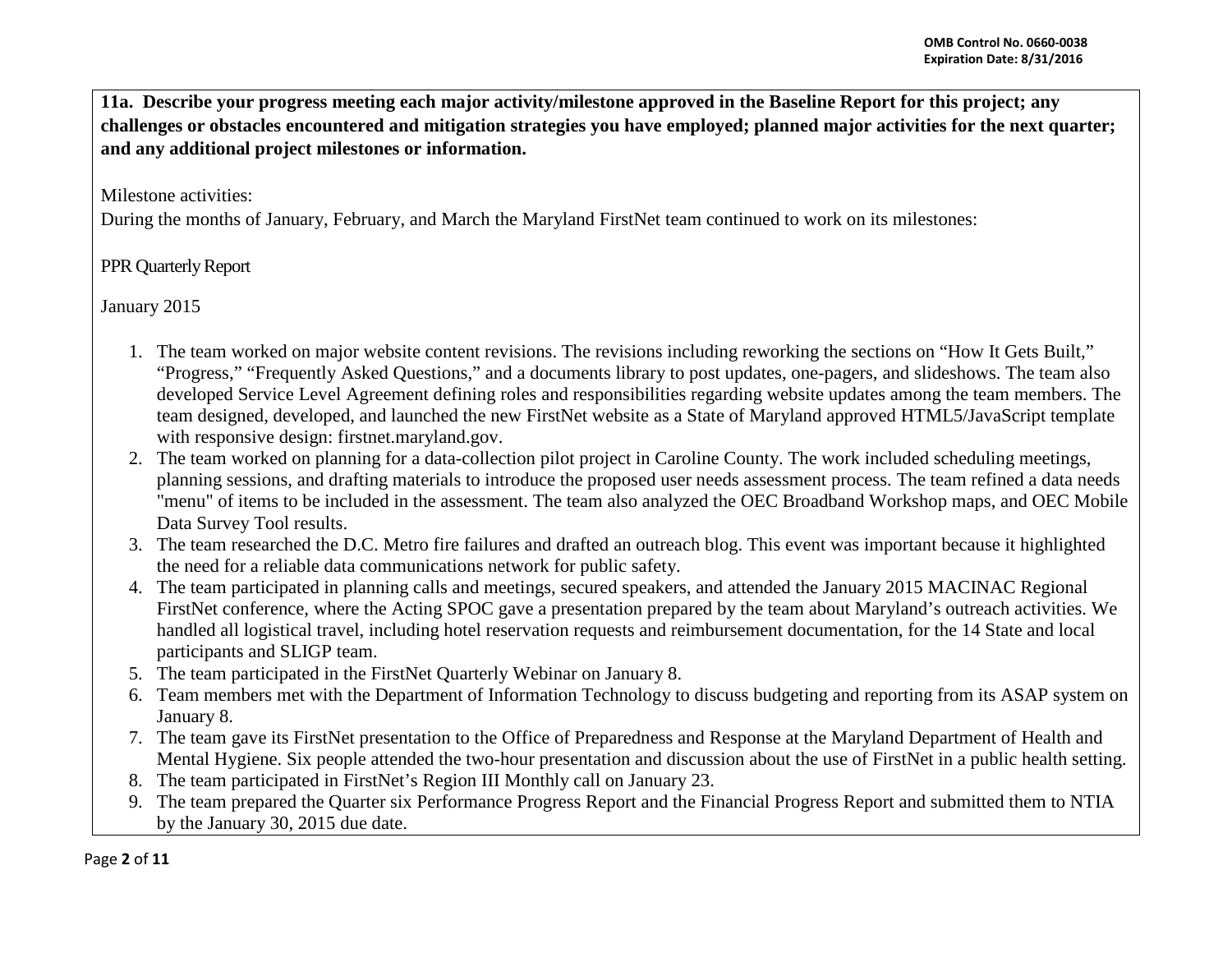10. A team member developed technical updates for outreach materials and continued to provide monthly LTE technical and FirstNet regulatory updates

February 2015

- 1. The team gave its FirstNet presentation to the Maryland Broadband Cooperative. Two people, the Vice-President of Strategic Partnerships and the Legislative Director, attended the two-hour presentation and discussion. The Maryland Broadband Cooperative is a non-profit (501 C12) charged with offering, through its membership, expanded and world class network services around the state. They work in partnership with more than 70 members that provide "last-mile services" to consumers in order to expand the broadband footprint all across Maryland and the Mid-Atlantic region.
- 2. The team held a meeting with the Caroline County Emergency Services Director on February 4 to continue the discussion on planning for a data-collection pilot project. We discussed the materials to introduce the proposed user needs assessment process and the data needs "menu" of items to be included in the assessment. The team reviewed the FirstNet project and discussed future use, response areas, and how it will compare to current first responder commercial services. The County Emergency Services Director agreed to use Caroline County as a pilot for collecting CAD calls for service data to assess public safety broadband needs in the county. The team then determined that a quarter-mile square grid is best for Maryland, rather than a one mile grid proposed by the national FirstNet team. A quarter mile grid will allow for better local planning while maintaining generalized sensitive information. The team determined data is received from Caroline County as entire dataset, and EMS is pulled for current Caroline County Emergency Services Dashboard
- 3. The team prepared a briefing memo for state leadership on MACINAC's response to FirstNet's RFI/First Public Notice. This memo was also shared with the MACINAC group. The team reviewed talking point slides prepared by MACINAC staff in advance of the call and participated in a MACINAC call to review slides/talking points.
- 4. The Maryland SPOC held a call with Illinois SPOC to discuss that state's FirstNet outreach and education efforts and to share Maryland's work in this area.
- 5. The team participated in the National 9-1-1 Program Webinar on February 10.
- 6. The team participated in a meeting on February 13 with Johns Hopkins Applied Physics Lab about the National Institute of Justice grant to its National Criminal Justice Technology Research, Test and Evaluation Center which is tasked with evaluating the impact of FirstNet on law enforcement agencies nationwide. The team presented Maryland's FirstNet work and discussed the possibility of how our projects can work together to share data and contacts in the State. APL is seeking guidance from NIJ about such a collaboration, here in MD and nationwide. Ten people attended, five from APL.
- 7. The team participated in call on February 13 with the FirstNet Technical Branch to discuss its public safety concentration maps for Maryland and to learn how they developed the mapping process and determined the data points.
- 8. The team worked together to complete a list of public safety agencies throughout Maryland. The team also continued its review of the new coverage "concentration" data maps provided by FirstNet. The team continued to discuss Caroline County pilot data and proposed to use FirstNet concentration map to identify capacity needs. The team pulled police and fire calls for service data from

Page **3** of **11**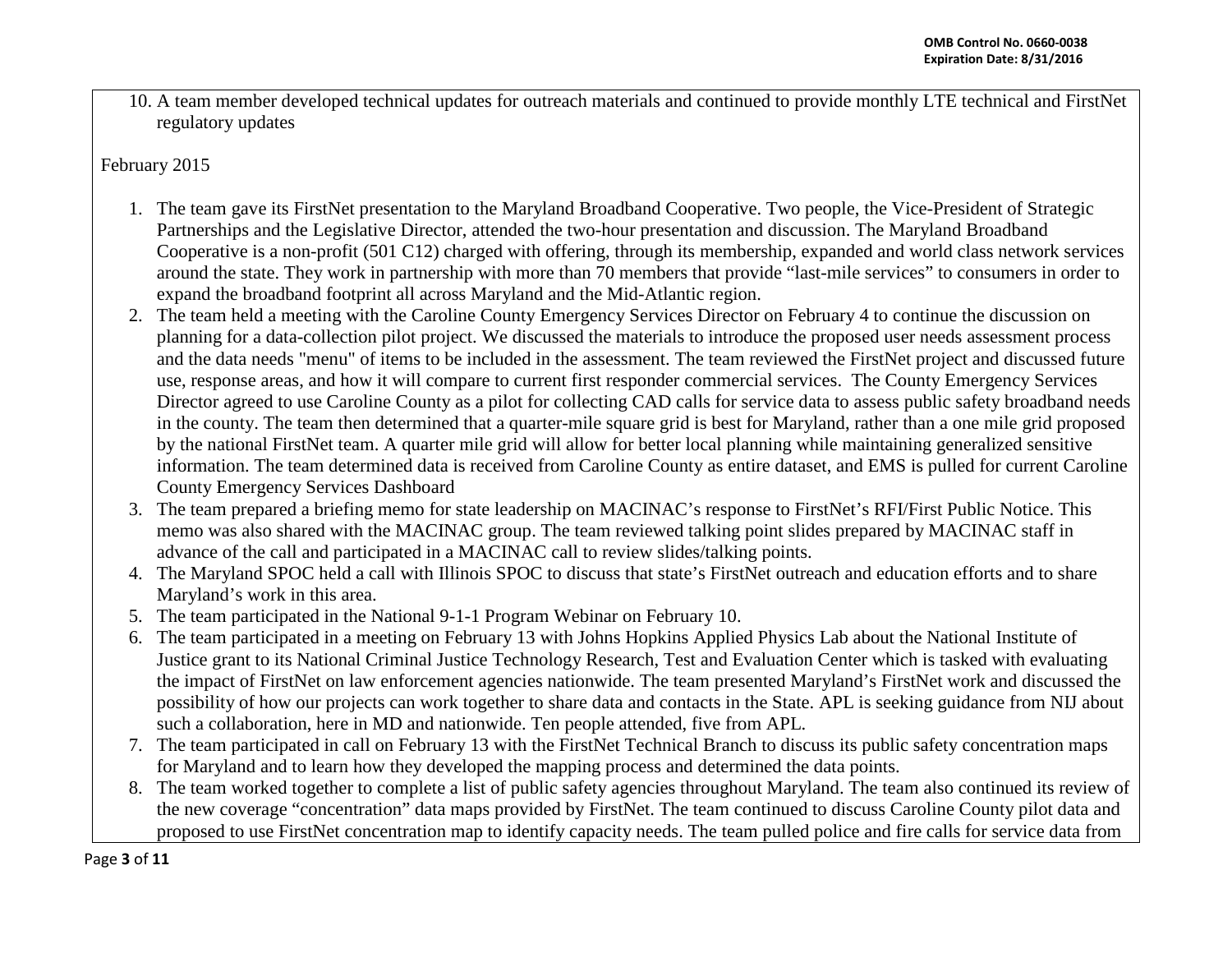Caroline County EMS database and reviewed it.

- 9. The team continued development of a user requirements gathering plan to support FirstNet consultation. The team reviewed the FirstNet data collection elements draft and provided comments prior to a SPOC meeting with FirstNet.
- 10. The SPOC participated in the in-person meeting on February 18 and joined several team members on the February 20 webinar to preview and provide feedback on FirstNet's proposed Phase 2 data collection activities. The team submitted its written feedback on the proposed activities to FirstNet on February 27.
- 11. The team redesigned, reprogrammed, and re-launched its outreach stakeholder tracking system ahead of increased outreach efforts. Improvements implemented addressed lessons learned over six months of using previous version.
- 12. The SPOC participated in several calls to prepare for the panel presentation about FirstNet work at the International Wireless Communications Expo on March 20. The SPOC prepared the presentation and submitted it to the moderator.
- 13. The SPOC participated in Delaware's Initial Consultation on February 19.
- 14. The team handled the logistics to reserve booths and assign staffing for the FirstNet booth at the exhibit halls of the summer conferences of the Maryland Emergency Management Association; the Maryland Municipal League; and the Maryland Association of Counties.
- 15. The SPOC helped to arrange a speaker from FirstNet to present at the National State GIS Coordinators (NCGIS) Conference on February 24 in Annapolis and attended the conference.
- 16. The SPOC and grants administrator participated in the quarterly call with our NTIA SLIGP program manager.
- 17. The team participated in the FirstNet Region III monthly call on February 27.
- 18. The team set up a conference call with the FirstNet technical team to follow up from the NSGIC meeting and to discuss the FirstNet Coverage Objectives Baseline for Maryland on February 27.
- 19. Team members created an outline of the Midterm Report summarizing work performed during the SLIGP grant.

March 2015

- 1. The SPOC organized and participated in a ride-along with the Howard County Police Department's Computer Operations Section to learn more about the operational and data needs of a large law enforcement agency.
- 2. The team developed and added an events calendar to Maryland's FirstNet website.
- 3. The team gave a FirstNet briefing to the Operations section of the Maryland Emergency Management Agency (MEMA) on March 2. There were ten attendees. Based on feedback from that meeting the team held an outreach strategy session to discuss the development of new efforts such as web-based video/e-learning tools. The team had the following action items.
	- a. Generate new handouts by first responder discipline with our website
	- b. Generate new website content for e-learning and engagement
	- c. Rework outreach materials to focus on data collection efforts, once funding for those activities is approved
	- d. Creation of the handouts and planning for the website content began immediately, requiring multiple drafts and content revisions. The activity will be finalized in the next quarter.

Page **4** of **11**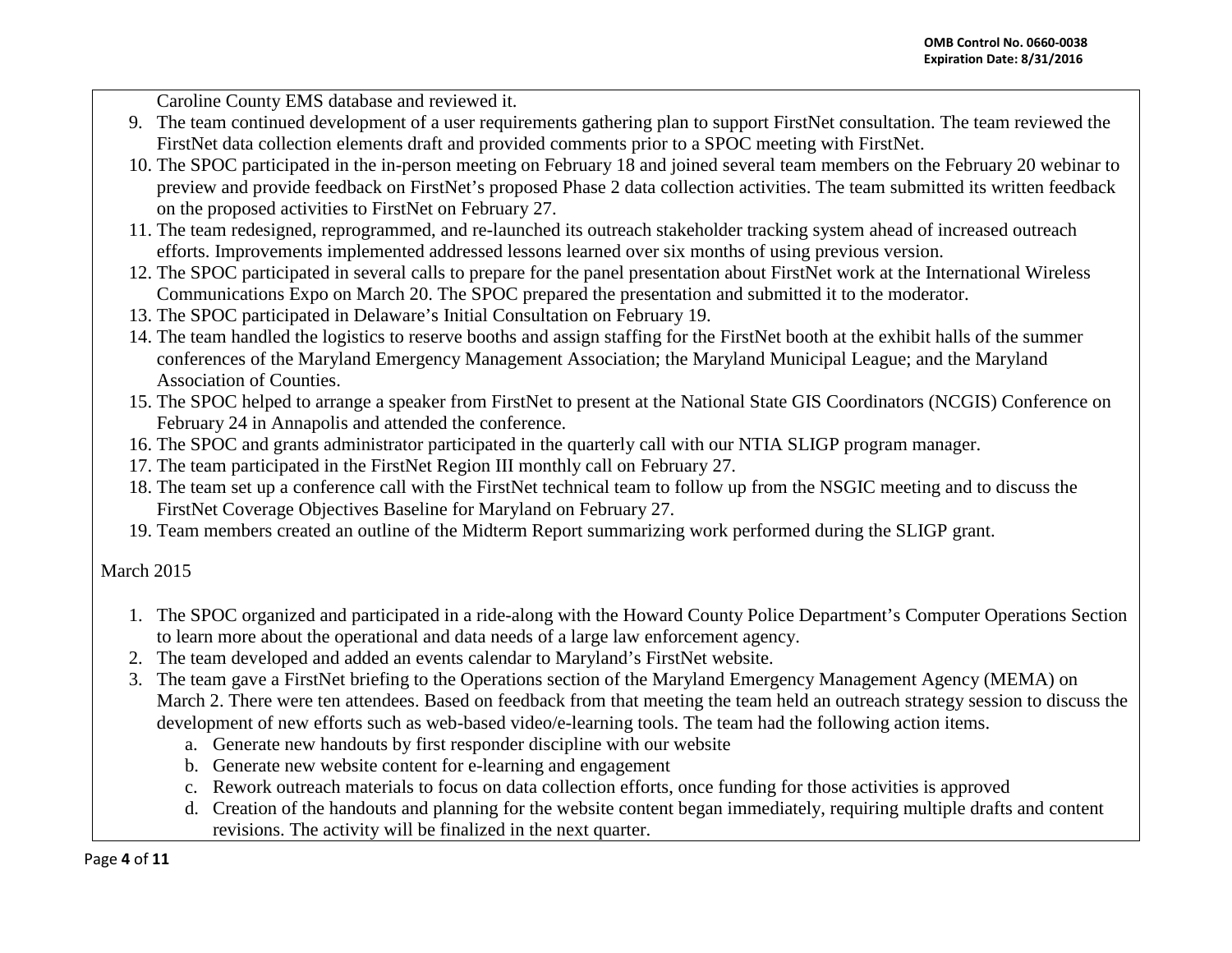- 4. A team member developed a State of Maryland SLIGP Requirements Plan. The entire team reviewed and provided comments to the plan.
- 5. A team member presented "Planning for FirstNet in Maryland" and distributed outreach materials at Garrett County's Local Emergency Planning Committee meeting on March 3. The County's LEPC is comprised of a cross-section of stakeholders from emergency management, law enforcement; fire/rescue; health; social services; public utilities; community groups; and the private sector. Twenty people attended this meeting.
- 6. The SPOC participated in Pennsylvania's FirstNet Regional Outreach Meeting at Shippensburg State University on March 6.
- 7. The team worked to develop PSAP questions about CAD data collection process and the survey for the Public Safety Entities and held several calls to review internally.
- 8. The team analyzed police and fire calls for service from Caroline County database with address data and developed duration of type. The team began developing graphic examples of calls for service results.
- 9. The team read and generated notes to be included in a proposed Maryland response to FirstNet's release of second notice and public comment MACINAC then held a planning meeting, where the FEMA region 3 states were able to come together and agree that a MACINAC response to the Second Notice and Public comment would be acceptable. The team was involved in calls to review subsequent drafts of the MACINAC response through the end of the quarter, although the actual final draft and filling of the response will continue into the next quarter.
- 10. The team joined the call of FirstNet's special board meeting on March 9, and a member of the team attended the FirstNet Congressional hearing at the Senate Commerce committee on March 11. The team member provided a debriefing and notes to the entire team.
- 11. The SPOC organized and participated in a ride-along with the Montgomery County Fire and Rescue Department to learn more about the operational and data needs of a large metropolitan first responder agency.
- 12. Members of the team attended the NTIA grants webinar where funding guidelines for SLIGP Phase 2 and Phase 1 extensions were detailed. The team met to review that meeting and plan a strategy to begin data collection efforts now that such work is authorized.
- 13. The team worked to migrate data to the redesigned, reprogrammed, and re-launched outreach stakeholder tracking system. Work on this task will continue into the next quarter.
- 14. The team handled the logistics to reserve a FirstNet booth at the exhibit hall of the Miltenberger EMS and Trauma Conference on April 11 in Garrett County.
- 15. The SPOC participated in the FirstNet track at the International Wireless Communications Expo from March 18-20 and spoke on the panel on March 20 to describe the State's FirstNet work.
- 16. A team member presented "Planning for FirstNet in Maryland" and distributed outreach materials at the Mid-Shore Regional Council (MSRC) Meeting on March 18 in Easton. Twenty-six people attended the meeting. The MSRC operates as a cooperative regional planning and development agency within Caroline, Dorchester and Talbot Counties to sponsor physical, economic, and social development.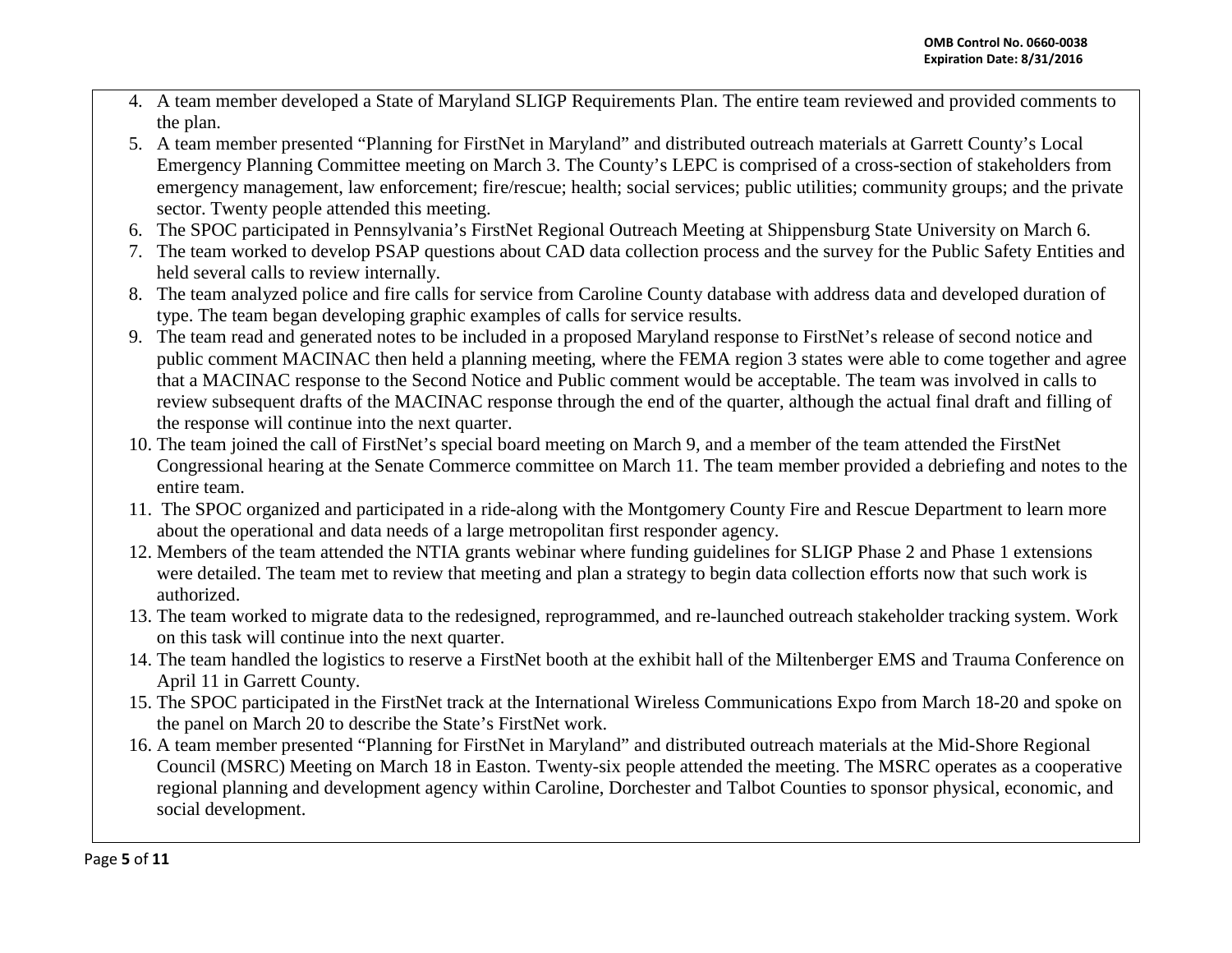- 17. The team began to organize the logistics of a second round of Regional Interoperability Forums to be held in June and July. These forums were held last year with much success. This year, we're expanding the number of forums from three to six and inviting the counties to join the agenda. The forums will be held around the State to discuss Public Safety Technology and Interoperability Programs at the State and County level, with the goal of providing updates on FirstNet as the technology that will underpin all of these programs. We will also hold a table top exercise in the afternoon so that all of the programs discussed would be put to the test.
- 18. A team member presented "Planning for FirstNet in Maryland" and distributed outreach materials at the Garrett County Fire and Rescue Association on 25 March 25, 2015 at the Oakland Volunteer Fire and Rescue Station. Ten people attended this meeting.
- 19. A team member attended and participated in Washington DC's Initial Consultation with FirstNet on March 26.
- 20. The team continued to organize and contribute to the first draft of the Midterm Report summarizing its work during Phase 1 and the recently opened Phase 2 of the SLIGP grant.

## Social Media

- 1. In this quarter, the @MDInterOP Twitter account gained 72 followers to bring our total to 438 followers.
	- JANUARY 2015 SUMMARY
	- Tweets: 22
	- Tweet impressions: 9,796
	- Profile visits: 260
	- Mentions: 61
	- New followers: 23
	- FEBRUARY 2015 SUMMARY
	- Tweets: 12
	- Tweet impressions: 3,500
	- Profile visits: 130
	- Mentions: 12
	- New followers: 21
	- MARCH 2015 SUMMARY
	- Tweets: 9
	- Tweet impressions: 2,901
	- Profile visits: 89
	- Mentions: 8

Page **6** of **11**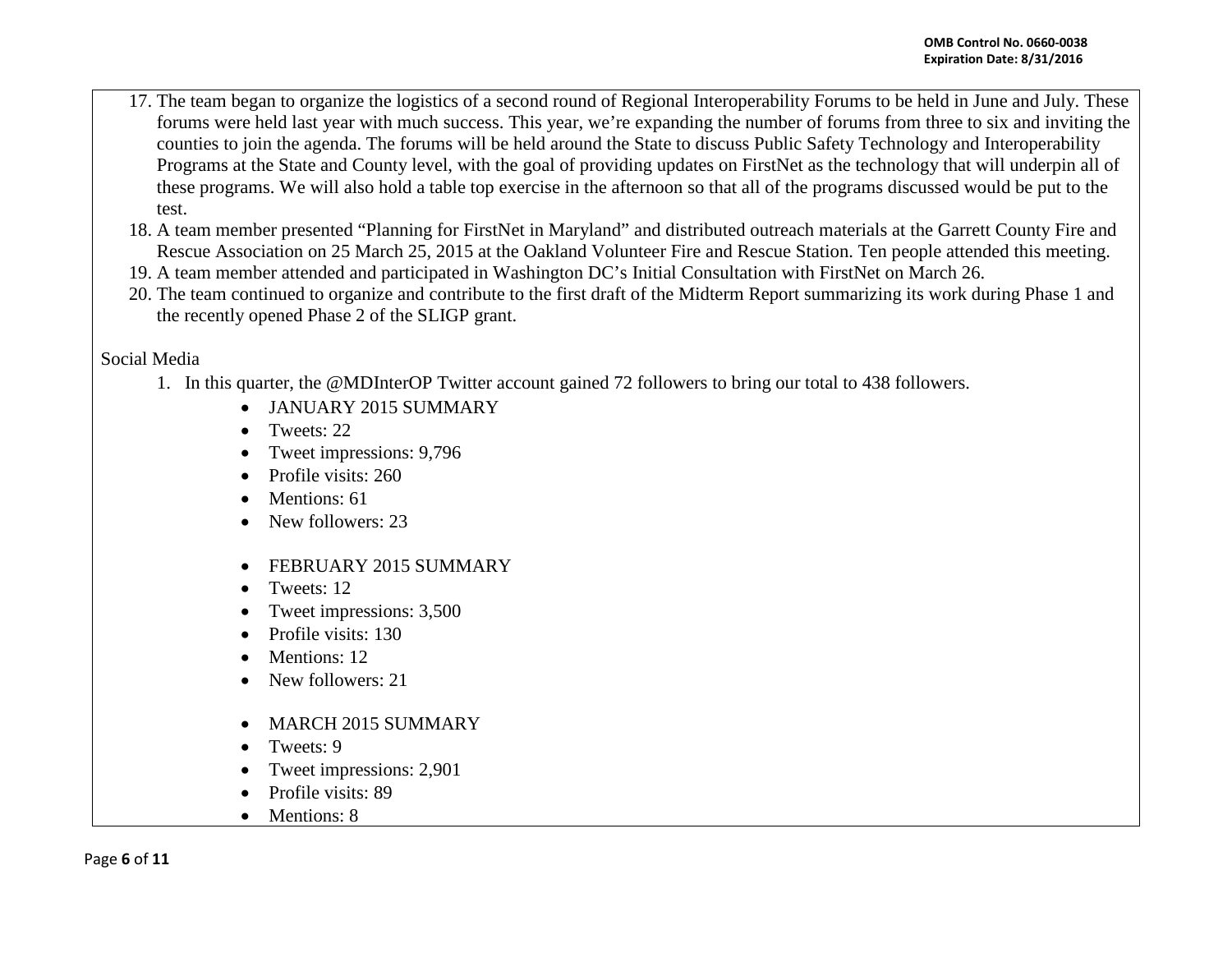• New followers: 30

2. The launch of our newly redesigned and updated website with an easier address (firstnet.maryland.gov) brought an increased number of traffic this quarter when compared to last quarter. From January 1 to March 31, 2015 we had 616 sessions, 474 users, and 1,748 page views. 75.5% of the visitors were new users and 24.5% were returning users.

# PROJECTED TASKS TO BE COMPLETED NEXT PERIOD

- 1. Data Collection: The team will work to collect FirstNet's recommended data collection elements from our public safety community:
	- Coverage: Identify desired coverage within the state and proposed build out phases.
	- Users and Operational Areas: Gather information on the eligible user base and their respective operational areas.
	- Capacity Planning: Estimate current data usage today from typical users with indicators of potential growth.
	- Current Providers/Procurement: Identify current service providers and plans, procurement vehicles, and barriers to adoption.
	- State Plan Decision Process: Document the final state plan review process prior to submission to the Governor and any potential barriers/issues FirstNet should be aware of.
- 2. Regional Interoperability Forums: Plan a series of Forums to continue to educate public safety and its stakeholders about FirstNet, as well as the State's other public safety technology programs has that could be supported by FirstNet. This year we are asking Counties to speak about their programs, as well as their successes and challenges, as a way to build on what FirstNet will be able to offer them. We will also hold a tabletop exercise in the afternoon to work through the public safety communications programs and see how and where the FirstNet network could be used.
- 3. SLIGP Budget Amendment for Phase Two Modification Draft and submit to NTIA: cover letter; revised budget detail spreadsheet; revised budget narrative; revised SF-424A; supplemental application narrative question 14; and revised baseline/expenditure plan.

**11b.If the project team anticipates requesting any changes to the approved Baseline Report in the next quarter, describe those below. Note that any substantive changes to the Baseline Report must be approved by the Department of Commerce before implementation.** 

A new SLIGP Budget Amendment for Phase Two Modification will be submitted next quarter.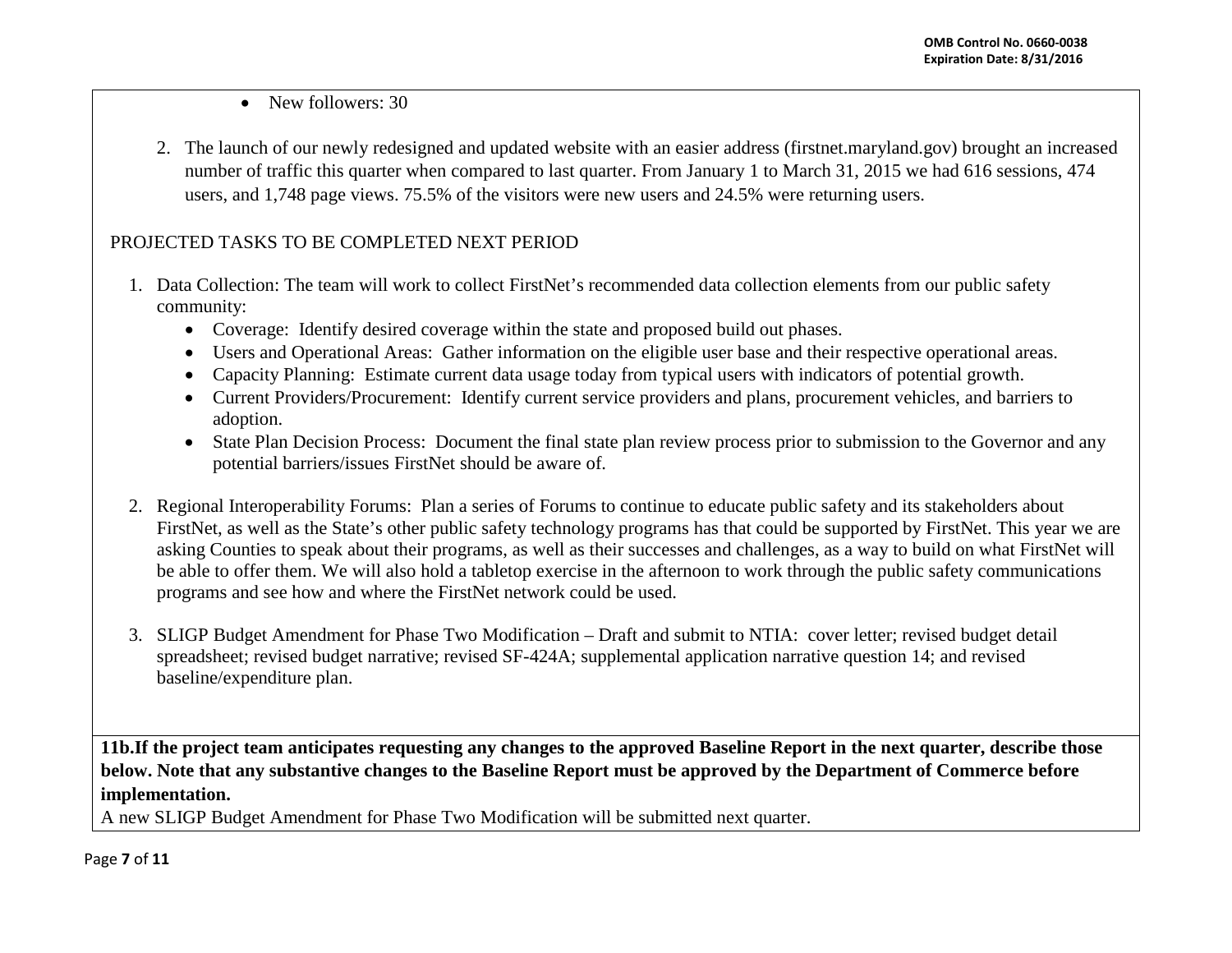**11c. Provide any other information that would be useful to NTIA as it assesses this project's progress.** 

**11d. Describe any success stories or best practices you have identified. Please be as specific as possible**

**12. Personnel** 

**12a. If the project is not fully staffed, describe how any lack of staffing may impact the project's time line and when the project will be fully staffed.**

**12b. Staffing Table**

| <b>Job Title</b>                                                                                                                 |                                                 |            | FTE %         | <b>Project(s)</b> Assigned                                  |              |      |                      | <b>Change</b> |               |
|----------------------------------------------------------------------------------------------------------------------------------|-------------------------------------------------|------------|---------------|-------------------------------------------------------------|--------------|------|----------------------|---------------|---------------|
| <b>Acting SWIC</b> - Assistant Bureau                                                                                            |                                                 |            | 25%           | Responsible for oversight of all SLIGP work                 |              |      | None in              |               |               |
|                                                                                                                                  | Chief/Chief Information Officer;                |            |               |                                                             |              |      |                      |               | percentage    |
|                                                                                                                                  | Technology and Information                      |            |               |                                                             |              |      |                      |               |               |
|                                                                                                                                  | Management Command of the Maryland              |            |               |                                                             |              |      |                      |               |               |
|                                                                                                                                  | Department of State Police; FirstNet            |            |               |                                                             |              |      |                      |               |               |
| Program Manager                                                                                                                  |                                                 |            |               |                                                             |              |      |                      |               |               |
| DoIT AAG                                                                                                                         |                                                 |            | .025%         | Serve as Legal Authority for State to enter into agreements | none         |      |                      |               |               |
|                                                                                                                                  |                                                 |            |               | and MOUs with vendors and contractors                       |              |      |                      |               |               |
|                                                                                                                                  | Add Row<br>Remove Row                           |            |               |                                                             |              |      |                      |               |               |
|                                                                                                                                  | 13. Subcontracts (Vendors and/or Subrecipients) |            |               |                                                             |              |      |                      |               |               |
| 13a. Subcontracts Table – Include all subcontractors. The totals from this table must equal the "Subcontracts Total" in Question |                                                 |            |               |                                                             |              |      |                      |               |               |
| 14f.                                                                                                                             |                                                 |            |               |                                                             |              |      |                      |               |               |
| Name                                                                                                                             | Subcontract                                     | Type       | RFP/R         | Contra                                                      | <b>Start</b> | End  | <b>Total Federal</b> | Total         | Project and % |
|                                                                                                                                  | Purpose                                         | (Vendor/Su | FQ            | <sub>ct</sub>                                               | Date         | Date | Funds                | Matching      | Assigned      |
|                                                                                                                                  |                                                 | brec.)     | <b>Issued</b> | Execut                                                      |              |      | Allocated            | Funds         |               |

Page **8** of **11**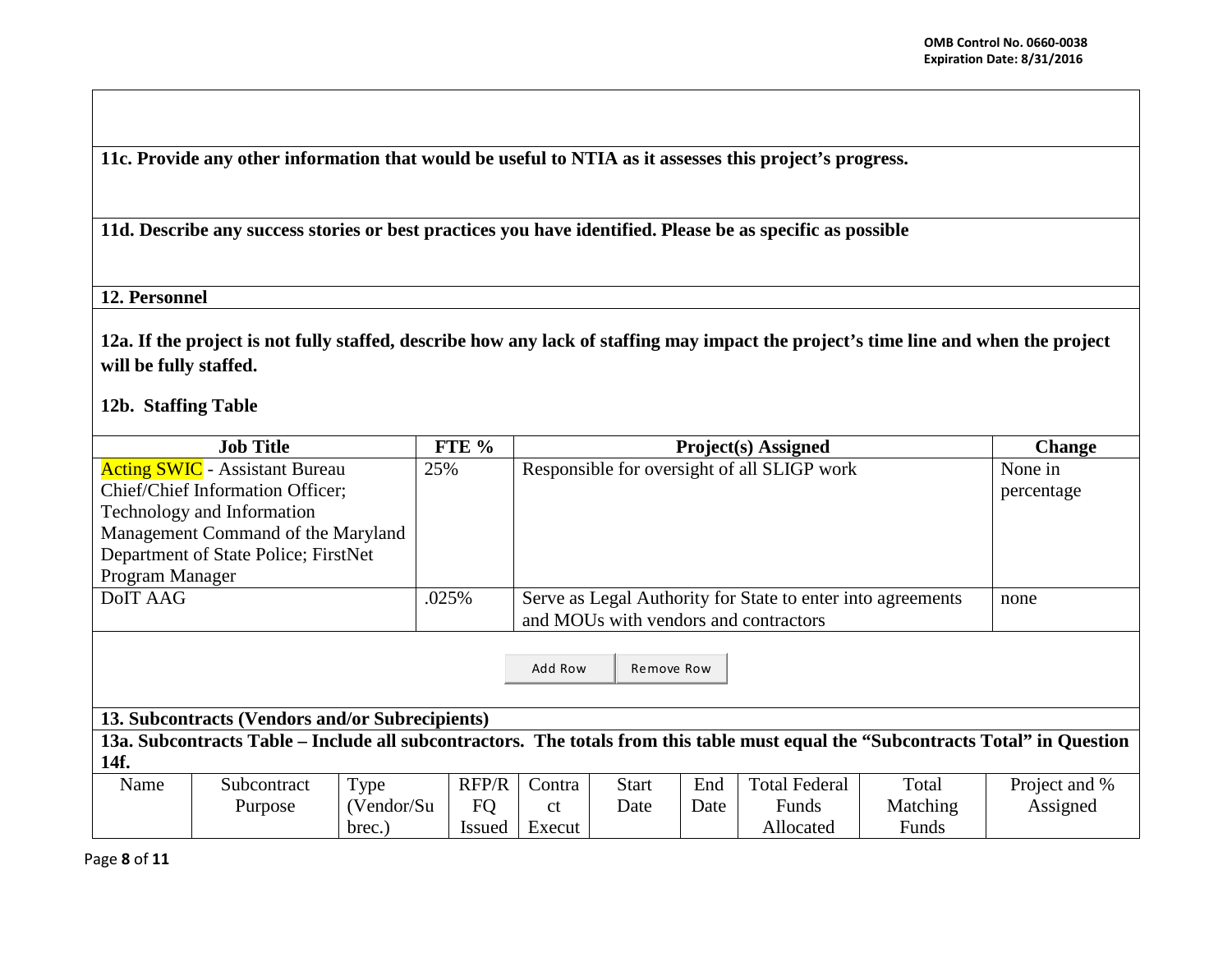|                                         |                                                          |             | (Y/N)          | ed<br>(Y/N)                  |                          |             |           | Allocated      |     |
|-----------------------------------------|----------------------------------------------------------|-------------|----------------|------------------------------|--------------------------|-------------|-----------|----------------|-----|
| University<br>of<br>Maryland            | <b>Broadband</b><br>Outreach<br>Administrator            | Contractor  | $\mathbf N$    | Y                            | 8.1.13                   | 7.31.<br>16 | \$480,000 | \$0            | N/A |
| Integrity<br>Consulting                 | <b>Broadband SME</b>                                     | Contractor  | $\overline{Y}$ | Y                            | 12.9.14                  | 7.31.<br>16 | \$313,560 | \$0            | N/A |
| University<br>of<br>Maryland            | Regional<br>Coordinator<br>Team for 4<br>interop regions | Contractor  | ${\bf N}$      | Y                            | 2.1.14                   | 7.31.<br>16 | \$518,275 | \$0            | N/A |
| Allegany<br>County                      | Regional<br>Coordinator for<br>one region                | Contractor  | $\mathbf N$    | Y                            | 10.30.14                 | 7.31.<br>16 | \$75,000  | \$0            |     |
| Salisbury<br><b>State</b><br>University | Website<br>Developer and<br><b>GIS</b>                   | Contractor  | ${\bf N}$      | Y<br>(Task)<br>Order<br>MOU) | 6.5.14                   | 7.31.<br>16 | \$330,000 | \$0            | N/A |
| Motorola                                | <b>Site Surveys</b>                                      | Vendor      | Y              | Y                            | Phase II -<br><b>TBD</b> | 7.31.<br>16 | \$0       | \$358,240      | N/A |
| All<br>Hazards<br>Consortiu<br>m        | Regional<br>Coordination<br><b>MACINAC</b>               | Contractor* | Y              | Y                            | 9.25.14                  | 7.31.<br>16 | \$90,750* | $\overline{0}$ | N/A |
|                                         | Add Row<br>Remove Row                                    |             |                |                              |                          |             |           |                |     |

# **13b. Describe any challenges encountered with vendors and/or subrecipients.**

\*The sole source contract amount with the All Hazards Consortium is listed in the "other" category on Section 14 of this PPR. This contract is unique and does not fit within the subcontracts total.

#### **14. Budget Worksheet**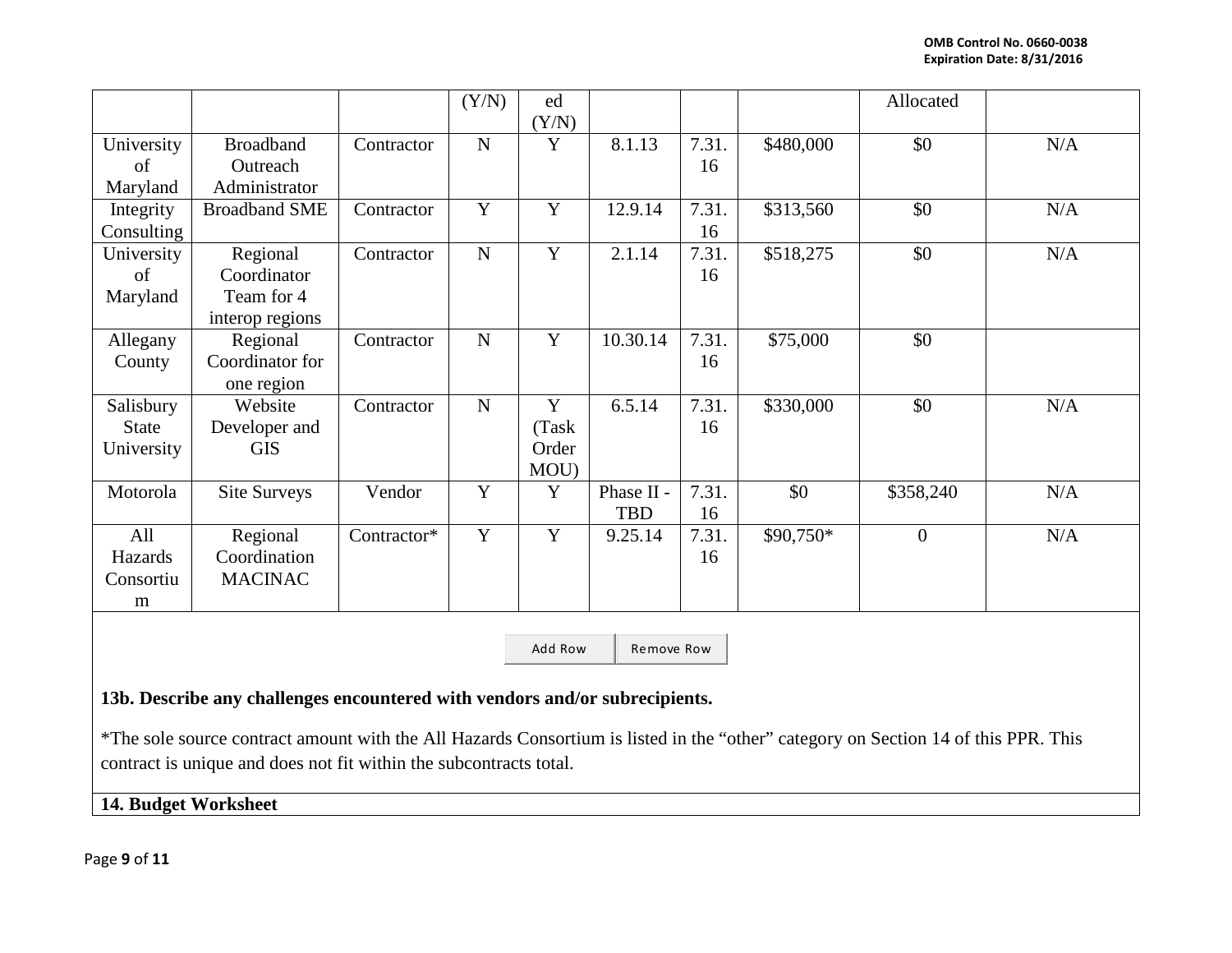Columns 2, 3 and 4 must match your current project budget for the entire award, which is the SF-424A on file. Only list matching funds that the Department of Commerce has already approved.

\*Please note that these reported figures for federal funds expended and approved matching funds expended are now cumulative. Previous figures reported in these columns in PPRs for Q1-Q3 were reported as quarterly.

| Project Budget                                                                                                                  | Federal     | Approved    | Total       | Federal      | <b>Approved Matching</b> | <b>Total Funds Expended</b> |  |  |
|---------------------------------------------------------------------------------------------------------------------------------|-------------|-------------|-------------|--------------|--------------------------|-----------------------------|--|--|
| Element $(1)$                                                                                                                   | Funds       | Matching    | Budget (4)  | Funds        | Funds Expended (6)       |                             |  |  |
|                                                                                                                                 | Awarded (2) | Funds $(3)$ |             | Expended (5) |                          |                             |  |  |
| a. Personnel Salaries                                                                                                           | \$0         | \$108,660   | \$108,660   | $\theta$     | \$46,723.12              | \$46,723.12                 |  |  |
| b. Personnel Fringe                                                                                                             | \$0         | \$30,240    | \$30,240    | $\Omega$     | \$7,110.70               | \$7,110.70                  |  |  |
| <b>Benefits</b>                                                                                                                 |             |             |             |              |                          |                             |  |  |
| c. Travel                                                                                                                       | \$149,082   | $\Omega$    | \$149,082   | \$16,358.10  | $\Omega$                 | \$16,358.10                 |  |  |
| d. Equipment                                                                                                                    | $\theta$    | $\Omega$    | $\Omega$    | $\theta$     | $\Omega$                 | $\mathbf{\Omega}$           |  |  |
| e. Materials/Supplies                                                                                                           | \$13,694    | $\Omega$    | \$13,694    | \$2,681.60   | $\theta$                 | \$2,681.60                  |  |  |
| f. Subcontracts Total                                                                                                           | \$1,731,835 | \$358,240   | \$2,090,075 | \$367,363.09 | $\Omega$                 | \$386,402.79                |  |  |
| g. Other                                                                                                                        | \$90,750    |             | \$90,750    | \$0          | \$30,006.51              | \$30,006.51                 |  |  |
| h. Total Costs                                                                                                                  | \$1,985,361 | \$497,140   | \$2,482,501 | \$386,402.79 | \$83,840.33              | \$489,282.82                |  |  |
| i. % of Total                                                                                                                   | 80%         | 20%         | 100%        | 83%          | 17%                      | 100%                        |  |  |
| 15. Certification: I certify to the best of my knowledge and belief that this report is correct and complete for performance of |             |             |             |              |                          |                             |  |  |

**activities for the purpose(s) set forth in the award documents.**

| 16a. Typed or printed name and title of Authorized Certifying | 16c. Telephone (area code, number, and extension)     |
|---------------------------------------------------------------|-------------------------------------------------------|
| <b>Official</b>                                               |                                                       |
|                                                               | 410-653-4229                                          |
| <b>Major Ken Hasenei</b>                                      |                                                       |
|                                                               | 16d. Email Address                                    |
| <b>Assistant Bureau Chief/Chief Information Officer</b>       |                                                       |
| <b>Technology and Information Management Command</b>          | John.hasenei@maryland.gov                             |
| <b>Maryland Department of State Police</b>                    |                                                       |
|                                                               |                                                       |
| 16b. Signature of Authorized Certifying Official              | 16e. Date Report Submitted (month, day, year) 4.29.15 |
|                                                               |                                                       |